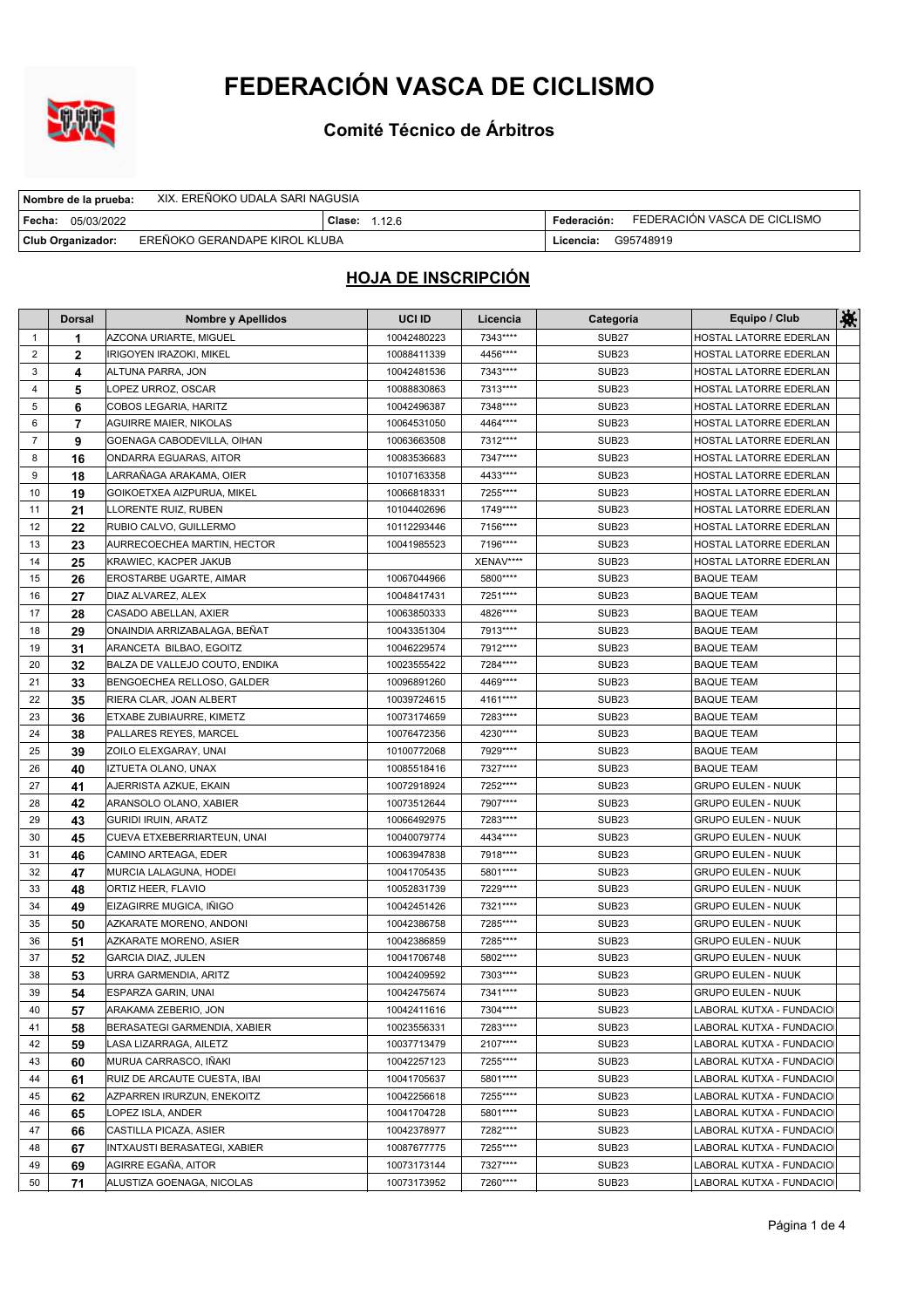

**Comité Técnico de Árbitros**

| XIX. EREÑOKO UDALA SARI NAGUSIA<br>  Nombre de la prueba: |                      |             |                              |
|-----------------------------------------------------------|----------------------|-------------|------------------------------|
| Fecha:<br>05/03/2022                                      | <b>Clase: 1.12.6</b> | Federación: | FEDERACIÓN VASCA DE CICLISMO |
| EREÑOKO GERANDAPE KIROL KLUBA<br><b>Club Organizador:</b> |                      | Licencia:   | G95748919                    |

|     | <b>Dorsal</b> | <b>Nombre y Apellidos</b>          | UCI ID      | Licencia   | Categoría         | Equipo / Club             | 鮝 |
|-----|---------------|------------------------------------|-------------|------------|-------------------|---------------------------|---|
| 51  | 72            | GONZALEZ DE HEREDIA ALDEA, IÑIGO   | 10092002157 | 5398****   | SUB <sub>23</sub> | LABORAL KUTXA - FUNDACIO  |   |
| 52  | 73            | HIERRO NUÑEZ, UNAI                 | 10011104662 | 7895****   | SUB <sub>23</sub> | LABORAL KUTXA - FUNDACIO  |   |
| 53  | 76            | ALLENDE MORANTE, HAIMAR            | 10067263319 | 7904****   | SUB <sub>23</sub> | ZABALGARBI CYCLING TEAM   |   |
| 54  | 81            | LARRAÑAGA RAMIREZ, AIMAR           | 10093552238 | 7282****   | SUB <sub>23</sub> | ZABALGARBI CYCLING TEAM   |   |
| 55  | 82            | LARRAÑAGA RAMIREZ, ASIER           | 10102363272 | 7282****   | SUB <sub>27</sub> | ZABALGARBI CYCLING TEAM   |   |
| 56  | 84            | MARTINEZ MARINA, AITOR             | 10112879385 | 7911****   | SUB <sub>23</sub> | ZABALGARBI CYCLING TEAM   |   |
| 57  | 85            | MARTINEZ CASTAÑOS, GORKA           | 10073042596 | 7917****   | SUB <sub>23</sub> | ZABALGARBI CYCLING TEAM   |   |
| 58  | 89            | URRUELA BILBAO, JON ANDER          | 10100113478 | 7918****   | SUB <sub>23</sub> | ZABALGARBI CYCLING TEAM   |   |
| 59  | 91            | SACRISTAN MARTIN, LANDER           | 10096929959 | 2097****   | SUB <sub>23</sub> | ZABALGARBI CYCLING TEAM   |   |
| 60  | 92            | UGARTE LEAL, DANIEL                | 10079500271 | 1317****   | SUB <sub>23</sub> | ZABALGARBI CYCLING TEAM   |   |
| 61  | 96            | GOÑI ANZIZAR, ISMAEL               | 10043707776 | 7348****   | SUB <sub>23</sub> | <b>LIZARTE</b>            |   |
| 62  | 98            | MAÑERU IRIGOYEN, JOSE              | 10073113631 | 2107****   | SUB <sub>23</sub> | <b>LIZARTE</b>            |   |
| 63  | 102           | CRIADO DE FRUTOS, DANIEL           | 10036667802 | 1108****   | SUB <sub>23</sub> | <b>LIZARTE</b>            |   |
| 64  | 103           | CASTRESANA MARTINEZ, PABLO         | 10078077607 | 7911****   | SUB <sub>23</sub> | <b>LIZARTE</b>            |   |
| 65  | 112           | <b>WESTLEY, DYLAN</b>              | 10118721415 | Y8734****  | SUB <sub>23</sub> | <b>LIZARTE</b>            |   |
| 66  | 113           | AIESTARAN GOIKOETXEA, AIMAR        | 10042408986 | 7303****   | SUB <sub>23</sub> | <b>EIBAR</b>              |   |
| 67  | 114           | ALTUNA MAEZTU, ANDER               | 10066492571 | 7321 ****  | SUB <sub>23</sub> | <b>EIBAR</b>              |   |
| 68  | 115           | ARROSPIDE MALKORRA, ENEKO          | 10075555809 | 7326****   | SUB <sub>23</sub> | <b>EIBAR</b>              |   |
| 69  | 116           | FERNANDEZ LOIOLA, BEÑAT            | 10074441117 | 5804****   | SUB <sub>23</sub> | <b>EIBAR</b>              |   |
| 70  | 118           | GUTIERREZ GARCIA, ANDER            | 10040299137 | 4516****   | SUB <sub>27</sub> | <b>EIBAR</b>              |   |
| 71  | 119           | MORILLO TRINIDAD, JON              | 10041041690 | 4958****   | SUB <sub>23</sub> | <b>EIBAR</b>              |   |
| 72  | 120           | PEREZ DE OBANOS MARTINEZ. MIKEL    | 10042382011 | 7283****   | SUB <sub>23</sub> | <b>EIBAR</b>              |   |
| 73  | 121           | POZO NOTARIO, ASIER                | 10048408236 | 7260****   | SUB <sub>23</sub> | <b>EIBAR</b>              |   |
| 74  | 122           | ROCA LUQUE, ALFONSO                | 10041154656 | 5121****   | SUB <sub>23</sub> | <b>EIBAR</b>              |   |
| 75  | 123           | RUIZ DE LARRAMENDI SALAZAR, AIMAR  | 10085898029 | 7346****   | SUB <sub>23</sub> | <b>EIBAR</b>              |   |
| 76  | 124           | SEIN SANCHEZ, HARITZ               | 10063947333 | 4957****   | SUB <sub>23</sub> | EIBAR                     |   |
| 77  | 126           | AMORROSTA ARRIOLA, JOKIN           | 10073172942 | 7259****   | SUB <sub>23</sub> | <b>EIBAR</b>              |   |
| 78  | 132           | JURIO SESMA, JON                   | 10042486384 | 7345****   | SUB <sub>23</sub> | TELCO.M - ON CLIMA - OSES |   |
| 79  | 135           | SEMINARIO SANCHEZ, IKER            | 10042502552 | 7351****   | SUB <sub>23</sub> | TELCO.M - ON CLIMA - OSES |   |
| 80  | 138           | MUJIKA LARRAIOTZ, MIKEL            | 10014855532 | 7283****   | SUB <sub>27</sub> | TELCO.M - ON CLIMA - OSES |   |
| 81  | 139           | CERVIÑO PUEYO, IKER                | 10042496286 | 7348****   | SUB <sub>23</sub> | TELCO.M - ON CLIMA - OSES |   |
| 82  | 141           | DIAZ DE ANDRES, IBON               | 10070040044 | 7284****   | SUB <sub>23</sub> | TELCO.M - ON CLIMA - OSES |   |
| 83  | 143           | BERANGO GUTIERREZ, AIMAR           | 10042482041 | 7343****   | SUB <sub>23</sub> | TELCO.M - ON CLIMA - OSES |   |
| 84  | 145           | MARTIN MURIEL, DANIEL              | 10041836989 | 7092****   | SUB <sub>23</sub> | TELCO.M - ON CLIMA - OSES |   |
| 85  | 147           | <b>AZCOITI, DANIEL</b>             | 10094524561 | 7346****   | SUB <sub>23</sub> | TELCO.M - ON CLIMA - OSES |   |
| 86  | 149           | <b>KOVACS, DAVID GABOR</b>         |             | XENAV****  | SUB <sub>27</sub> | TELCO.M - ON CLIMA - OSES |   |
| 87  | 152           | MORENO AGUIRREZABALAGA, EDER       | 10070526155 | 4591****   | SUB <sub>23</sub> | EISER-HIRUMET             |   |
| 88  | 153           | BARANDIARAN IBARGUREN, IKER        | 10042245807 | 7251****   | SUB <sub>23</sub> | EISER-HIRUMET             |   |
| 89  | 155           | TRUJILLO DIAZ, IÑAKI               | 10054725663 | 7913****   | SUB <sub>23</sub> | <b>EISER-HIRUMET</b>      |   |
| 90  | 156           | CAVIA SANZ, DANIEL                 | 10041869830 | 7119 ****  | SUB <sub>23</sub> | EISER-HIRUMET             |   |
| 91  | 157           | URIONABARRENETXEA ARANBARRI, ASIER | 10053958959 | 7914****   | SUB <sub>23</sub> | EISER-HIRUMET             |   |
| 92  | 158           | ALVAREZ ARRIOLA, IMANOL            | 10042254901 | 7254****   | SUB <sub>27</sub> | EISER-HIRUMET             |   |
| 93  | 159           | ATUTXA MARZANA, UNAI               | 10041703819 | 5800****   | SUB <sub>23</sub> | EISER-HIRUMET             |   |
| 94  | 160           | MUÑIZ BARBOLLA, OIER               | 10067452164 | 7922****   | SUB <sub>23</sub> | EISER-HIRUMET             |   |
| 95  | 161           | APODAKA GONZALO, ENEKO             | 10067451962 | 7905****   | SUB <sub>23</sub> | EISER-HIRUMET             |   |
| 96  | 162           | <b>BOFILL XUCLA, GERARD</b>        | 10039730574 | 4166****   | SUB <sub>23</sub> | EISER-HIRUMET             |   |
| 97  | 164           | GANZABAL BILBAO, ANDER             | 10058396307 | 7894 ****  | SUB <sub>23</sub> | EISER-HIRUMET             |   |
| 98  | 166           | BENT, ADAM                         |             | XEEUS****  | SUB <sub>23</sub> | EISER-HIRUMET             |   |
| 99  | 167           | HOULIHAN, BEN                      |             | XEEUS****  | SUB <sub>23</sub> | EISER-HIRUMET             |   |
| 100 | 168           | ROBINSON, FERGUS NICHOLAS          | 10023574418 | Y8628 **** | SUB <sub>27</sub> | EISER-HIRUMET             |   |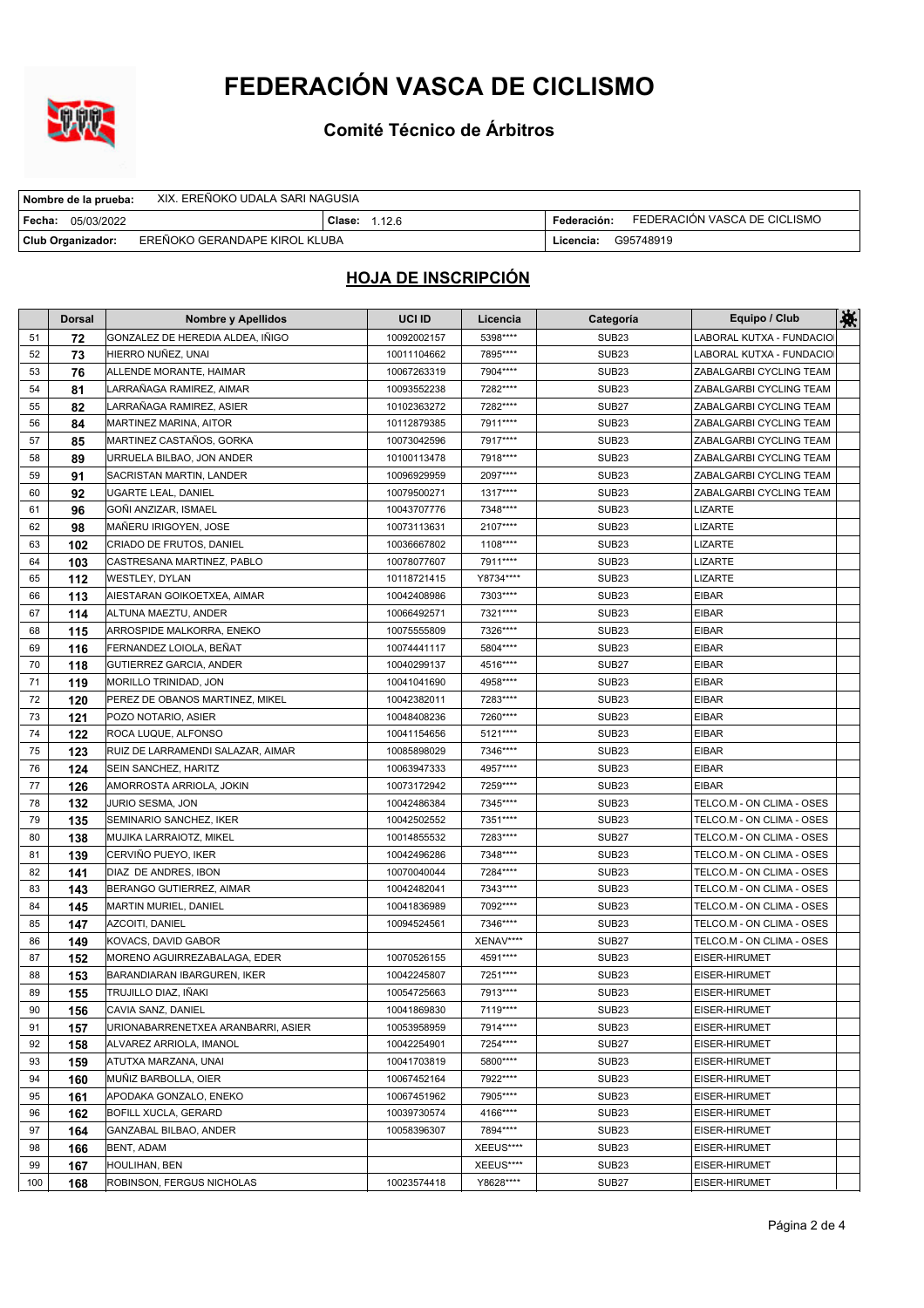

**Comité Técnico de Árbitros**

| XIX. EREÑOKO UDALA SARI NAGUSIA<br>Nombre de la prueba: |                      |                                             |
|---------------------------------------------------------|----------------------|---------------------------------------------|
| ∣ Fecha:<br>05/03/2022                                  | <b>Clase: 1.12.6</b> | FEDERACIÓN VASCA DE CICLISMO<br>Federación: |
| EREÑOKO GERANDAPE KIROL KLUBA<br>Club Organizador:      |                      | G95748919<br>Licencia:                      |

|            | <b>Dorsal</b> | <b>Nombre y Apellidos</b>                        | UCI ID                     | Licencia             | Categoría                              | Equipo / Club                                     | 茶 |
|------------|---------------|--------------------------------------------------|----------------------------|----------------------|----------------------------------------|---------------------------------------------------|---|
| 101        | 169           | IRAZOKI ECEIZA, IÑAKI                            | 10040173845                | 4464****             | SUB <sub>27</sub>                      | <b>TEAM XE</b>                                    |   |
| 102        | 170           | DE IBERO URRESTARAZU, ANARTZ                     | 10042291778                | 7260****             | <b>SUB23</b>                           | <b>TEAM XE</b>                                    |   |
| 103        | 171           | GOMEZ ARRANZ, IKER                               | 10119092540                | 7918****             | SUB <sub>23</sub>                      | TEAM XE                                           |   |
| 104        | 172           | ALONSO MARTINEZ, INAR                            | 10087915124                | 7174****             | SUB <sub>23</sub>                      | TEAM XE                                           |   |
| 105        | 173           | DELGADO ZAMORA, OIER                             | 10085103033                | 2275****             | SUB <sub>23</sub>                      | <b>TEAM XE</b>                                    |   |
| 106        | 174           | ALVAREZ SANTAMARIA, ALEJANDRO                    | 10076520553                | 1317****             | SUB <sub>23</sub>                      | TEAM XE                                           |   |
| 107        | 180           | GONZALEZ MARTINEZ, NATXO                         | 10040914984                | 4868****             | <b>SUB23</b>                           | CAJA RURAL - ALEA                                 |   |
| 108        | 185           | LOPEZ FRANCO, RAUL                               | 10038117647                | 2535****             | SUB <sub>23</sub>                      | CAJA RURAL - ALEA                                 |   |
| 109        | 187           | RODAS JIMENO, GABRIEL                            | 10041653400                | 5419****             | SUB <sub>23</sub>                      | CAJA RURAL - ALEA                                 |   |
| 110        | 189           | LOSARCOS MARCO, ADRIAN                           | 10042500734                | 7350****             | SUB <sub>23</sub>                      | CAJA RURAL - ALEA                                 |   |
| 111        | 190           | ERDOZIA GONZALEZ DE PEDROSO, JON                 | 10050850717                | 7343****             | SUB <sub>23</sub>                      | CAJA RURAL - ALEA                                 |   |
| 112        | 191           | RUIZ DE ARCAUTE DIAZ DE ALDA, DIEGO              | 10067668089                | 7284 ****            | SUB <sub>23</sub>                      | CAJA RURAL - ALEA                                 |   |
| 113        | 193           | CASTELLON RIBALTA, JAN                           | 10043668067                | 4953 ****            | SUB <sub>23</sub>                      | CAJA RURAL - ALEA                                 |   |
| 114        | 194           | ALONSO SANCHEZ, ROBERTO                          | 10041844669                | 7096****             | <b>SUB23</b>                           | CAJA RURAL - ALEA                                 |   |
| 115        | 195           | ECHEVERRIA AZPILICUETA, MARTZEL                  | 10052575293                | 2107****             | <b>SUB23</b>                           | CAJA RURAL - ALEA                                 |   |
| 116        | 196           | FERNANDEZ REVIEJO, ALBERTO                       | 10041800011                | 7042****             | SUB <sub>23</sub>                      | CAJA RURAL - ALEA                                 |   |
| 117        | 206           | ALVAREZ MARTINEZ, PABLO                          | 10112734794                | 7284 ****            | <b>SUB23</b>                           | ELECTRO ALAVESA - ZUIA                            |   |
| 118        | 209           | SUBIJANA GARCIA, JORGE                           | 10081544850                | 5800****             | SUB <sub>23</sub>                      | ELECTRO ALAVESA - ZUIA                            |   |
| 119        | 211           | PAGAZAURTUNDUA RUIZ, UNAI                        | 10085457283                | 7906****             | <b>SUB23</b>                           | ELECTRO ALAVESA - ZUIA                            |   |
| 120        | 212           | LARRAZABAL OCHOA, OIHAN                          | 10067451760                | 7284****             | SUB <sub>23</sub>                      | ELECTRO ALAVESA - ZUIA                            |   |
| 121        | 213           | PILECEK, JAKUB                                   |                            | XEEUS****            | <b>SUB23</b>                           | ELECTRO ALAVESA - ZUIA                            |   |
| 122        | 214           | MODENES GARCIA DE MOTILOA, DANIEL                | 10041620559                | 5398****             | <b>SUB23</b>                           | ARANAKO-SIMA-CEPIAL                               |   |
| 123        | 215           | <b>IGLESIAS CAMPA, ASIER</b>                     | 10067936558                | 7922****             | SUB <sub>23</sub>                      | ARANAKO-SIMA-CEPIAL                               |   |
| 124        | 216           | MACHO ZAMORANO, DIEGO                            | 10051533454                | 7285****             | SUB <sub>23</sub>                      | ARANAKO-SIMA-CEPIAL                               |   |
| 125        | 217           | <b>GARCIA MARTINEZ, EKAITZ</b>                   | 10099991523                | 5801****             | SUB <sub>23</sub>                      | ARANAKO-SIMA-CEPIAL                               |   |
| 126        | 218           | RUILOPE MARTINEZ, EKAITZ                         | 10124151189                | 7285****             | SUB <sub>23</sub>                      | ARANAKO-SIMA-CEPIAL                               |   |
| 127        | 219           | LLANO ALVAREZ, IBAI                              | 10074971785                | 5398****             | <b>SUB23</b>                           | ARANAKO-SIMA-CEPIAL                               |   |
| 128        | 220           | RIAL GONZALEZ, IKER                              | 10070523630                | 7285****             | <b>SUB23</b>                           | ARANAKO-SIMA-CEPIAL                               |   |
| 129        | 221           | OLLERO FRANCIA, LANDER                           | 10105274181                | 2276****             | <b>SUB23</b>                           | ARANAKO-SIMA-CEPIAL                               |   |
| 130        | 222           | MOHAMED SIDI-AABID, CHEJ                         | 10051534363                | 5805****             | SUB <sub>23</sub>                      | ARANAKO-SIMA-CEPIAL                               |   |
| 131        | 230           | LAIGLESIA GOENA, ENAITZ                          | 10042287839                | 7259****             | SUB <sub>23</sub>                      | <b>GOIERRI KIROL ELKARTEA</b>                     |   |
| 132        | 239           | GARMENDIA ETXEBERRIA, AITOR                      | 10023554614                | 7303****             | SUB <sub>23</sub>                      | AMPO IKOLANSPORTS                                 |   |
| 133        | 240           | MAIOTZ TELLERIA, XABAT                           | 10117647240                | 7253****             | SUB <sub>23</sub>                      | AMPO IKOLANSPORTS                                 |   |
| 134        | 241           | BARANDIARAN MURUA, ADUR                          | 10042289152                | 7260****             | SUB <sub>23</sub>                      | AMPO IKOLANSPORTS                                 |   |
| 135        | 261           | GANZABAL RENTERIA, IVAN                          | 10126461914                | 1807****             | SUB <sub>23</sub>                      | CONSTRUCCIONES QODA                               |   |
| 136        | 264           | BERMEJO IZAGIRRE, MIKEL                          | 10072909931                | 4519****             | <b>SUB23</b>                           | CONSTRUCCIONES QODA                               |   |
| 137        | 266           | URANGA ODRIOZOLA, JAGOBA<br>ALKAIN SAGARNA, PERU | 10092989638                | 7304****<br>7253**** | SUB <sub>23</sub><br>SUB <sub>23</sub> | CONSTRUCCIONES QODA                               |   |
| 138<br>139 | 267           | OCAÑA GOIKOETXEA. ANDONI                         | 10073173851<br>10104081283 | 7341****             | SUB <sub>23</sub>                      | CONSTRUCCIONES QODA<br><b>CONSTRUCCIONES QODA</b> |   |
| 140        | 269           | AROZENA DOMINGUEZ, ANER                          | 10042460621                | 7326****             | SUB <sub>23</sub>                      | ELECTRO ALAVESA - ZUIA                            |   |
| 141        | 271<br>272    | LOPEZ DE ABECHUCO ALDAITURRIAG, YERAI            | 10050800496                | 5398****             | SUB <sub>27</sub>                      | ZABALGARBI CYCLING TEAM                           |   |
| 142        | 277           | GONZALEZ SEGURADO, JORGE                         | 10041593782                | 5377****             | SUB <sub>23</sub>                      | <b>GOMUR CANTABRIA INFINITA</b>                   |   |
| 143        | 279           | GIL VELAZ, JON                                   | 10042502956                | 7351****             | SUB <sub>23</sub>                      | GOMUR CANTABRIA INFINITA                          |   |
| 144        | 281           | GUTIERREZ VARGAS, SERGIO                         | 10042113643                | 7220****             | SUB <sub>23</sub>                      | <b>GOMUR CANTABRIA INFINITA</b>                   |   |
| 145        | 282           | GARCIA CAMPO, SERGIO                             | 10052287226                | 7197****             | SUB <sub>23</sub>                      | GOMUR CANTABRIA INFINITA                          |   |
| 146        | 284           | HERRAN MARTIJA, DIEGO                            | 10073556696                | 7226****             | SUB <sub>23</sub>                      | <b>GOMUR CANTABRIA INFINITA</b>                   |   |
| 147        | 285           | RUBIO ROBLES, PABLO                              | 10041911054                | 7147****             | SUB <sub>23</sub>                      | GOMUR CANTABRIA INFINITA                          |   |
| 148        | 287           | LOPEZ SACRISTAN, MARIO                           | 10041790816                | 7025****             | SUB <sub>23</sub>                      | BICIC. CARLOS-ULEVEL-PECA                         |   |
| 149        | 290           | BELIJAR GARCIA, ALEJANDRO                        | 10038327714                | 2779***              | SUB <sub>23</sub>                      | CAJA RURAL - ALEA                                 |   |
| 150        | 634           | ALDAY SANCHEZ, IBON                              | 10037169067                | 1609****             | SUB <sub>23</sub>                      | ELORRIOKO BANAN-BANAN Z                           |   |
|            |               |                                                  |                            |                      |                                        |                                                   |   |